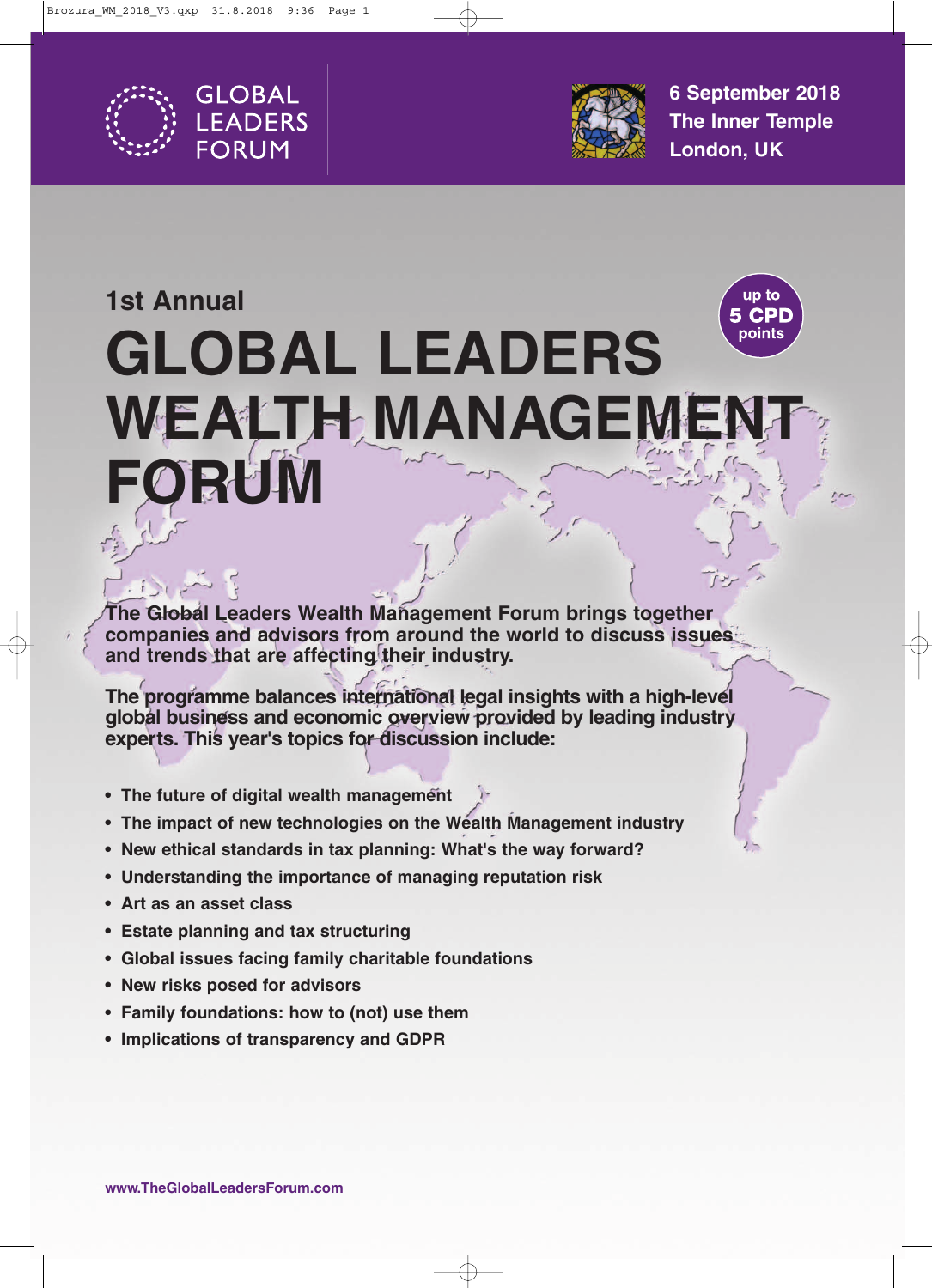## Afternoon and evening programme

Thursday 6 September 2018

## **Event Co-Chairs**

**Andrew Penney**, *Managing Director, Rothschild Trust, UK* **Michael Fischer**, *Partner, Fischer Ramp Partner, Switzerland* **Bruno Boesch**, *Of Counsel, Froriep, UK*

## **Venue Address The Inner Temple**

**Crown Office Row London EC4Y 7HL**



Benchers Entrance: this is the door with pillars next to the Pegasus Bar.

### 11:50 - 12:50 **Registration / Refreshments**

12:50 - 12:55 **Welcome and introduction from the event co-chairs**

## 12:55 - 13:10 **Keynote Introduction**

Andrew Penney will provide an introduction to this first annual Global Leaders Wealth Management Forum based on his unique personal insight to the threats and opportunities facing the private client industry.

He will raise issues related to a massive increase in regulation and media interest in the wealth industry, post financial crisis, that will be discussed in the following sessions throughout the day.

**Andrew Penney**, *Managing Director, Rothschild Trust, UK*

## 13:10 - 13:25 **The future of digital wealth management**

The wealth management industry is seeing a step-change with web-based platforms whose business model is to bring more intelligent investment decisions to the mass-affluent market using AI and Machine Learning.

Asset management or technology companies may also enter this market if gaining a competitive advantage will depend more on acumen, intelligence, hardware, and cash, than established personal relationships.

**Matthew Gardiner**, *Founder, Catch London, UK*

## 13:25 - 14:10

## **The impact of new technologies on the Wealth Management industry**

This panel will discuss changes in Wealth Management, especially from a digital perspective, regarding what is possible and where the industry is headed such as:

• Client segmentation - The industry is segmenting into the "mass-affluent" or "middle-class rich" who are the majority, and the "ultra-rich" who are the minority. Both segments pose their own challenges and opportunities.

• Interface - The "right" answer, technically, is not always the "right" answer personally. But younger clientele have grown up with digital self-services on demand, and some laws are hindering direct client contact with employees.

• AI and ML - Artificial Intelligence (AI) and Machine Learning (ML) are being used to reduce human error and increase efficiency, but also compliance as some authorities use them for tax and border controls.

• Digital assets - As the ownership of digital property increases, particularly cryptocurrencies, they come with challenges related to tracing, protecting, valuation, custody, charitable giving and tax compliance issues.

### Moderator

**Dirk Kolvenbach**, *Partner, Heuking Kuhn Luer Wojtek, Germany*

#### **Speakers**

**Matthew Gardiner**, *Founder, Catch London, UK* **Isobel Morton**, *Partner, Macfarlanes, UK* **Emad Mostaque**, *Co-Chief Investment Officer, Capricorn Fund Managers, UK*

14:10 - 14:25 **Coffee / tea break**

#### 14:25 - 15:10

## **New ethical standards in tax planning: What's the way forward?**

This panel will discuss where the world of tax planning is headed in the next five years. The focus will not be on technical or specific jurisdictional expertise, but on what is perceived as (ethically) doing the right thing for clients. Topics to be covered include: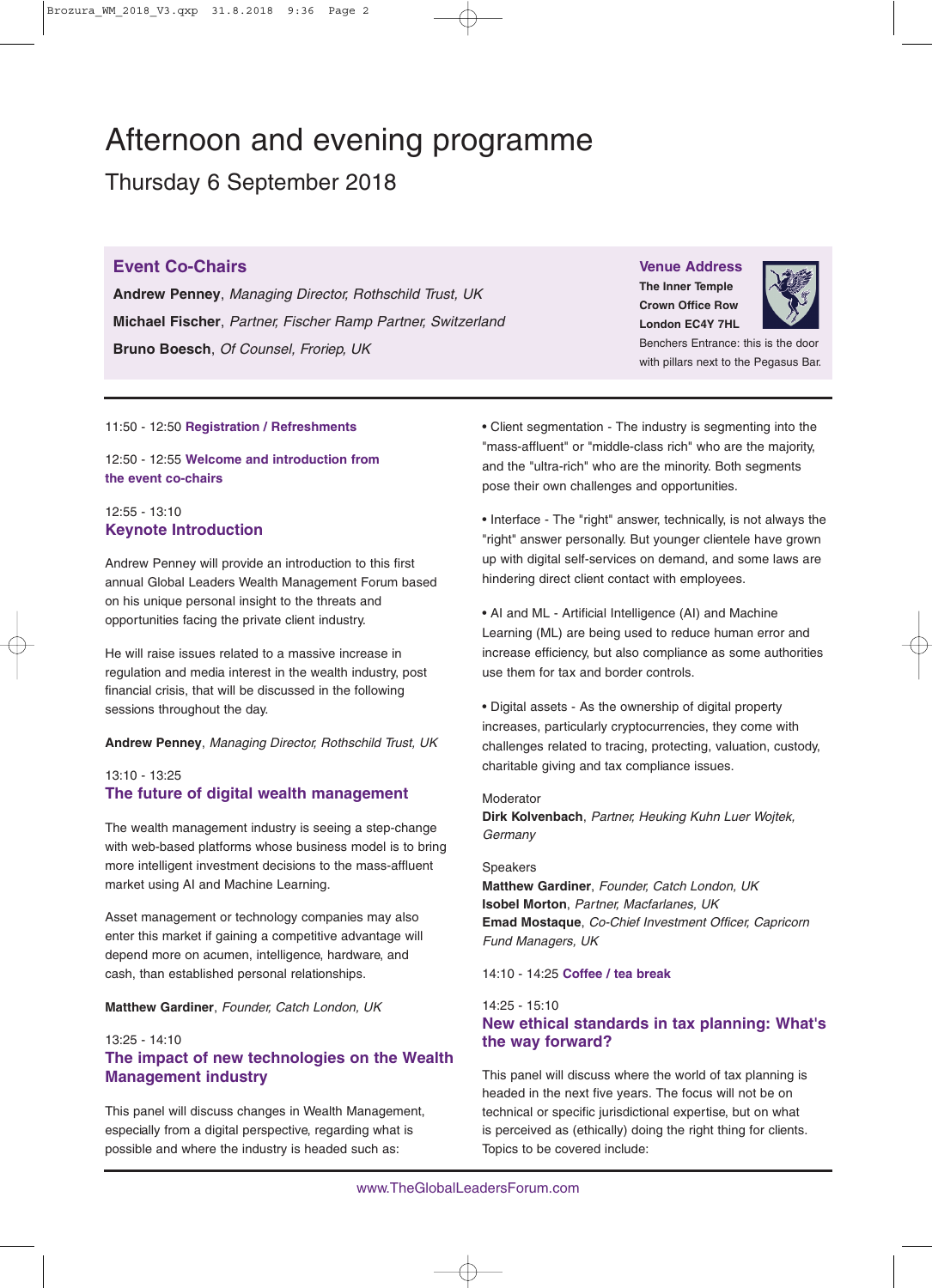## Afternoon and evening programme

• "Forced morality" vs. "voluntary morality" - does it matter?

• Tax arbitrage is lawful, but is it right? The tendency in the EU suggests it is not. But the rest of the world seems to take a contrary view.

• Do people need to feel happy when they pay tax? (e.g. "your tax dollars at work")

• "Responsibility of wealth" is all the rage - what are the implications for tax advisers?

• What is the role(s) of tax advisers today and in future?

#### Moderator

**Michael Fischer**, *Partner, Fischer Ramp Partner, Switzerland*

#### Speakers

**Ceris Gardner**, *Partner, Maurice Turnor Gardner, UK* **Humberto H. Sanches**, *Partner, Ulhoa Canto, Brazil* **Dina Kapur Sanna**, *Partner, Day Pitney, USA* **Heiko Specking**, *Founder and Partner, specking+partners, Switzerland*

15:10 - 15:25 **Coffee / tea break**

## 15:25 - 16:10 **Understanding the importance of managing reputation risk**

This panel will discuss the key issues for managing family and individual reputations. A synergy of views will be created from the disciplines of law, communications and cyber security, combined with a global perspective.

Reputational risk today can create enormous damage for families. Some of the risks come from generational issues while others may be historic. The conduct within the family, or conduct of the business that underpins the family's wealth, is also a potential risk. These vary from family to family, because of the nature, or source of the wealth.

Getting families to understand these risks and be prepared is essential. Unfortunately, the common thinking is "it won't happen to us." Most people will agree this needs to be done but getting people to take action is much harder, because there is always something more important.

If you are not used to such scenarios you can be very surprised by how fast information moves now. That is why this needs to be pro-actively managed by professionals.

Moderator **Andrew Penney**, *Managing Director, Rothschild Trust, UK*

#### Speakers

**Michael Farrant**, *Director, Head of Private Client and Corporate Practice, Project Associates, UK* **Julian Pike**, *Partner, Farrer & Co, UK* **Arno Robbertse**, *Director, ITC Secure Networking, UK*

16:10 - 16:20 **Coffee / tea break**

16:20 - 17:05 **Art as an asset class**

Art has become a matter of significant public interest, attracting attention from the media and public policy. People are prepared to pay very high prices for art, but are they investing in art? If so, what does it mean? What are the peculiarities of the art market? This panel will discuss these and related topics such as:

• Art: alternative investment or alternative pursuit? Is there any investment that is more expensive to acquire and maintain, and that is less liquid? Is art "investment grade"?

• Is the art market opaque? What about: Pricing and the impact of price tracking websites? The growing number of art advisors? Or alleged price manipulation and market cornering?

• Who invests and how? Are there any "market makers"? How many buyers/collectors are meaningful sellers? Why have most art investment funds folded?

• Is the art market unregulated? Are there any specific rules other than national legislation implementing the 1970 UNESCO Convention? What about: Anti-money laundering regulations? Standards of provenance and authenticity due diligence? Tax? Security interest over art kept in a home? One word on blockchain.

• If the art market is viewed by some as untrustworthy then why does it thrive?

Moderator **Bruno Boesch**, *Of Counsel, Froriep, UK*

#### Speakers

**Kira Egorova**, *Of Counsel, ALRUD, Russia* **Bertold Mueller**, *Managing Director, Christies, Switzerland*  **Massimo Sterpi**, *Partner, Gianni, Origoni, Grippo, Cappelli & Partners, Italy*

**Freya Stewart**, *CEO of Art Lending and Group General Counsel, The Fine Art Group, UK*

17:05 - 17:25 **Coffee / tea break**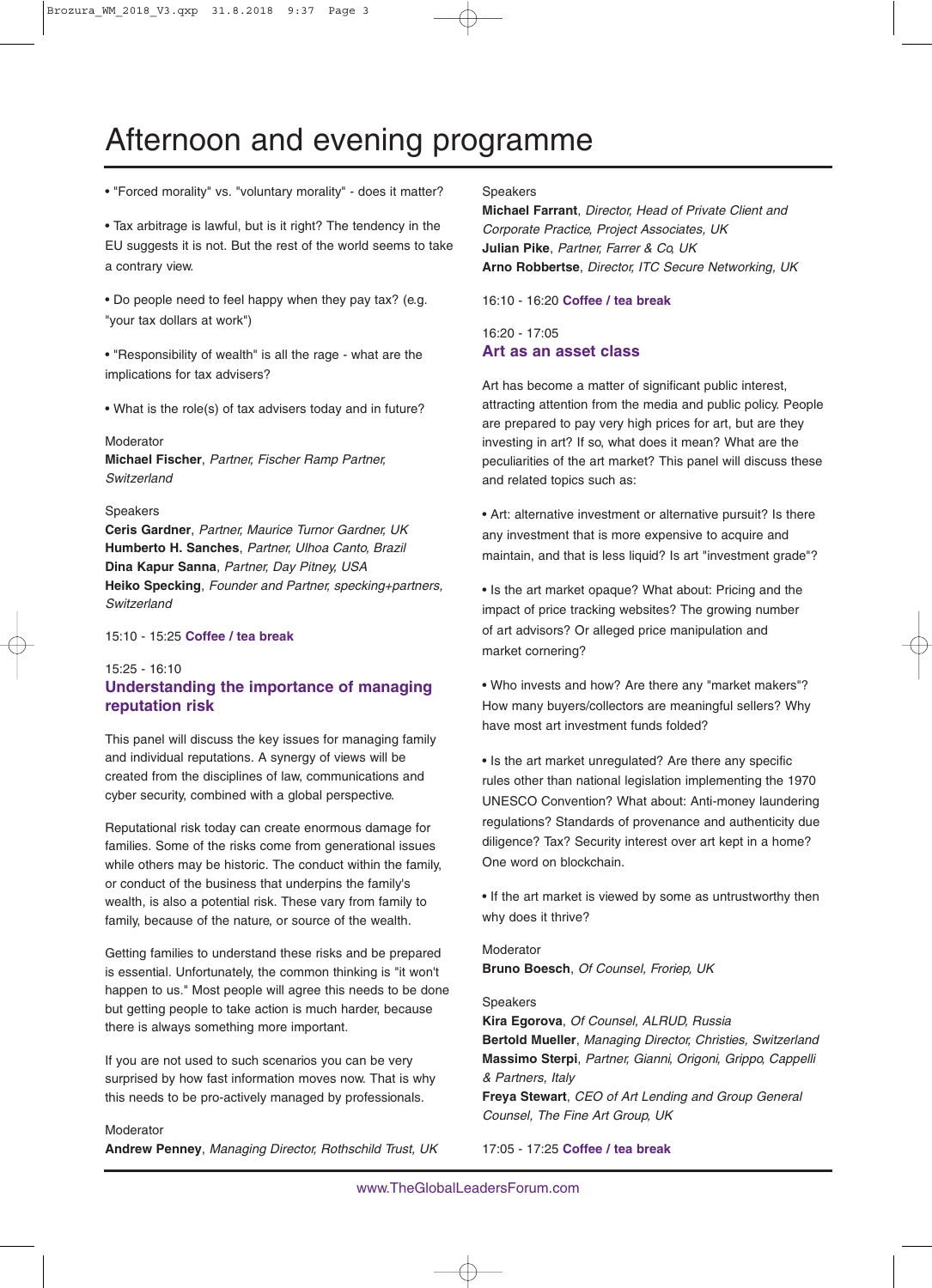## 17:25 - 18:05 **Roundtable discussions**

### *• Estate planning and tax structuring -*

This roundtable will discuss how to find tax-neutral solutions, for income and inheritance tax, for families who are now more global and spread all over the world.

This includes balancing the needs of families who are seeking protection from politically unstable countries, but not aggressive tax arrangements, with the need for transparency and ensuring national security.

With increased tax regulations and BEPS rules, choices may become more limited for the lowest tax solution, attorney-client privilege, and how families structure and govern their estates over several generations.

#### Moderators

**Eric Fort**, *Partner, Arendt & Medernach, USA/Luxembourg* **Manuela La Gamba**, *Head of Wealth Planning, BNL-BNP Paribas Private Banking, Italy*

**Cesare Vento**, *Partner, Gianni, Origoni, Grippo, Cappelli & Partners, Italy*

### *• Global issues facing family charitable foundations -*

This roundtable will discuss issues faced by family charitable foundations around the world, especially as cross-border philanthropy becomes more common.

For very HNWIs the world is very small today. And as their businesses, families and lives have become more global, so has their charity. As a result, more of them are looking to set up philanthropic foundations, because they have more wealth than they can leave to future generations.

In Europe and North America, such structures have been long established, but are also now more regulated. Whereas in Asia, new wealth has created a nascent industry which needs better research, more sophistication, and a growing body of advisors to provide structure, mission statements, focus, processes and accountability.

### **Moderators**

**Rachel J. Harris**, *Chair, International Trust and Estate Planning, Loeb & Loeb, USA*

**Ineke A. Koele**, *Founder, Koele Tax & Legal Perspecta, The Netherlands*

**Suet-Fern Lee**, Senior Partner, Morgan Lewis Stamford, Singapore

## *• New risks posed for advisors -*

This roundtable will discuss how lawyers and trustees can protect themselves from increased rules and cross-border criminal legislation targeted at them.

These include: Rules on the failure to prevent the facilitation of tax evasion; Enabler rules in the UK which target advisors or others pursuing particular avoidance arrangements; And the EU's mandatory disclosure regime with increased penalties and obligations.

All these rules are a variation on a theme, to do with tax responsibility and transparency, where tax authorities are trying to regulate behaviour by focusing on advisors.

## **Moderators**

**Gavin Ferguson**, *Partner, Ogier, Guernsey*  **Gideon Sanitt**, *Partner, Macfarlanes, UK*

*• Family foundations: how to (not) use them -*

This roundtable will discuss some of the main structural issues facing family foundations such as:

• How they are set up in order to manage family wealth, thereby protecting the family members against themselves and creditors;

• Tax issues related to the use of foundations, both adverse and non-adverse;

• Recognition of foundations both from a corporate and civil point of view, in different jurisdictions.

#### **Moderators**

**Johannes Gasser**, *Partner, Gasser Partners, Liechtenstein* **Gerd D. Goyvaerts**, *Partner, Tiberghien, Belgium*

### *• Implications of transparency and GDPR -*

This roundtable will discuss the following topics:

• The need for trustees, post-Panama Papers, to carry out information security assessments on all third-party service providers (e.g. lawyers, accountants, banks, investment managers, corporate formation agents).

• The need for data transfer agreements with all third-party service providers (especially when non-EU).

• The practical implications of data access requests: post Dawson-Damer v Taylor Wessing, does this mean that normal trustee information disclosure rules are dead?

### Moderators

**Nuno Barnabe**, *Partner, PLMJ, Portugal*  **Nora Lillis**, *Partner, William Fry, Ireland*  **Andrew Penney**, *Managing Director, Rothschild Trust, UK*

18:05 - 18:10 **Short break to switch roundtables**

- 18:10 18:50 **Roundtable discussions (repeated)**
- 18:50 19:30 **Drinks reception**
- 19:30 22:00 **Seated dinner**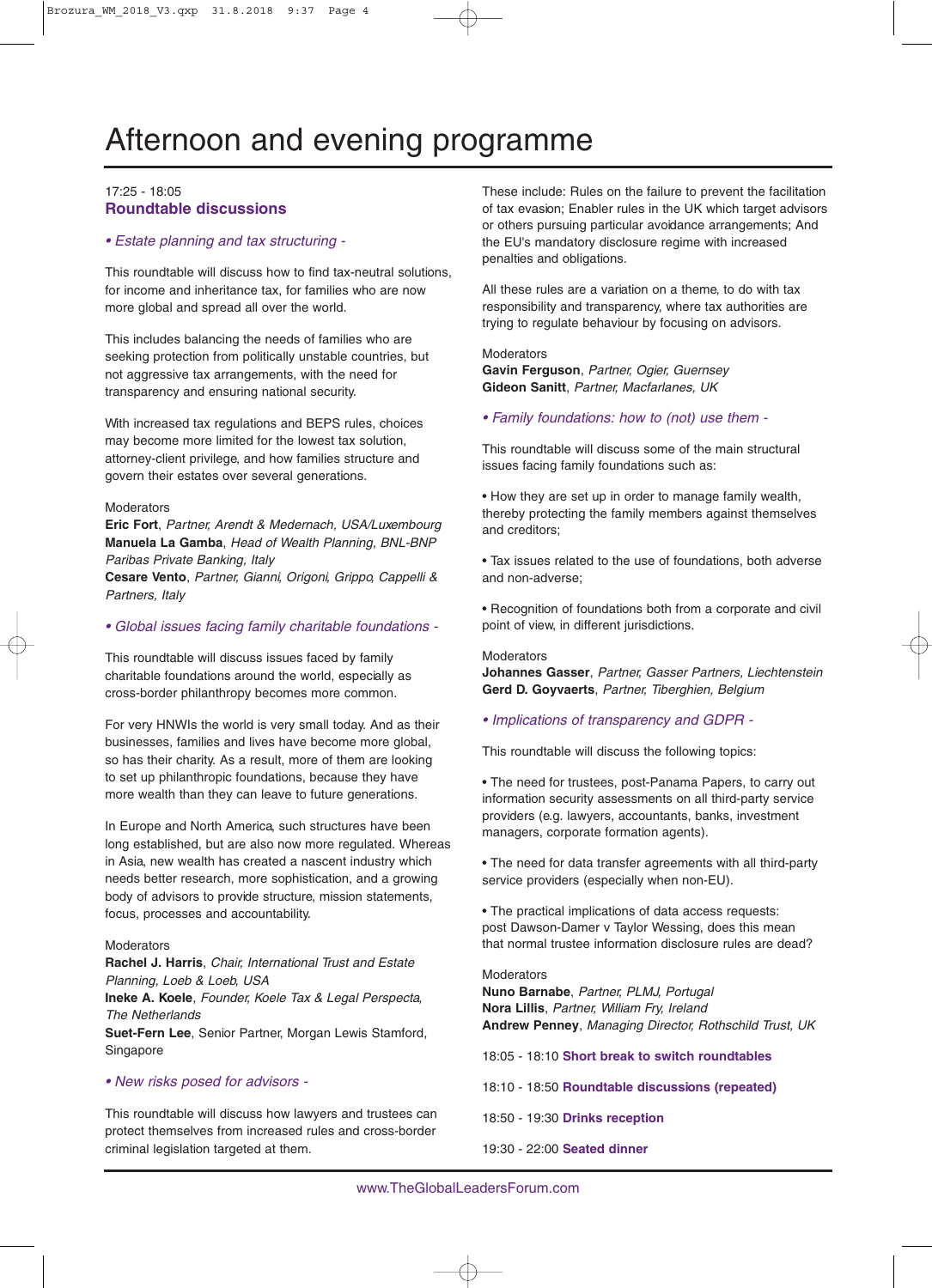# Speaker profiles



**Nuno Barnabe** is a Partner with **PLMJ** in Portugal. He is head of Tax and coordinates the Private Client team and International Legal Network's Swiss Desk. He has over 20 years' experience in tax law and specializes on wealth taxation advising HNWIs, family offices, private banking and asset manager businesses in Portugal and Africa. He is also a founding judge of the Portuguese tax arbitration court.



**Bruno Boesch** is Of Counsel to **Froriep** in London. He first advised on corporate transactions and finance, then acted as counsel and arbitrator in international commercial disputes, alongside a growing wealth management and estate planning practice, with fine art and cultural property at its core. Today he advises mostly private clients on their art collections and philanthropic ventures (details, see www.collectionslegal.art).



**Kira Egorova** is Of Counsel with **ALRUD** in Moscow, Russia. She advises private clients, families with dynastic wealth, family offices and their counsel. She leads projects involving tax matters, asset structuring, inheritance planning, purchase and sale of luxury items and other property. She also advises HNWI Russians, on ownership and succession structures for diversified private and business assets, in different jurisdictions.



**Michael Farrant** is a Director and Head of the Private Client and Corporate Practice at **Project Associates** in the UK. He provides strategic communications advice and support to individuals and families, specialising in crisis management and media handling, litigation support, profile building, and management and political counsel. In addition, he is often asked to provide long-term strategic communications advice and support.



**Gavin Ferguson** is a Partner in the Private Client & Trusts team with **Ogier** in Guernsey. He provides contentious and non-contentious fiduciary services to HNWI, corporate clients and charities, and is qualified in Guernsey, BVI and England and Wales. He advises on all aspects of trust and foundation law and also advises on regulatory and general private client matters (including probate).



**Suet-Fern Lee** is the Founder and Senior Partner of **Morgan Lewis Stamford** in Singapore and is a sought-after market leader with expertise in M&A, equity & debt capital markets, and corporate finance transactions. She has advised on many significant corporate transactions and received the inaugural Asian Legal Business Life Time Achievement Award.



**Michael Fischer** is a Founding Partner of **Fischer Ramp Partner** in Zurich. He advises private clients on their domestic and international estate, tax, social security and succession planning as well as on philanthropic projects and governance related questions. He has considerable expertise dealing with tax authorities and advising foreign lawyers and is a recognised expert on the taxation of trusts and similar structures.



**Eric Fort** is a Partner in the Tax and Private Wealth practices of **Arendt & Medernach** in Luxembourg and heads their New York office. He advises on national and international tax issues and has experience in real estate, private equity, private wealth structuring and finance transactions. He is a member of the Luxembourg Bar since 1996 and Chairs the Luxembourg branch of the International Fiscal Association.



**Matthew Gardiner** is the Founder of **Catch London**. He advises Tier 1 banks, central banks, fintechs, VCs and CVCs globally on scaling fintech, regtech, AI & cybersecurity. He recently spoke at Next Money, CSFI, Institutional Investor, Google, Facebook, The Payments & Clearing Association of China, The Bank of China, Bank Negara, Ant Financial, TenCent, Finnovasia, The Australian, Arab Net, Dubai Futures & The Turing Trust.



**Manuela La Gamba** is Head of Wealth Planning at **BNL-BNP Paribas Private Banking** in Italy. She has specific expertise in the field of legal and tax advice on the protection and development of personal and corporate assets, mainly dealing with projects for the reorganization of corporate structures of family groups. This focus has allowed her to specialize in advising on the organization and governance of family assets.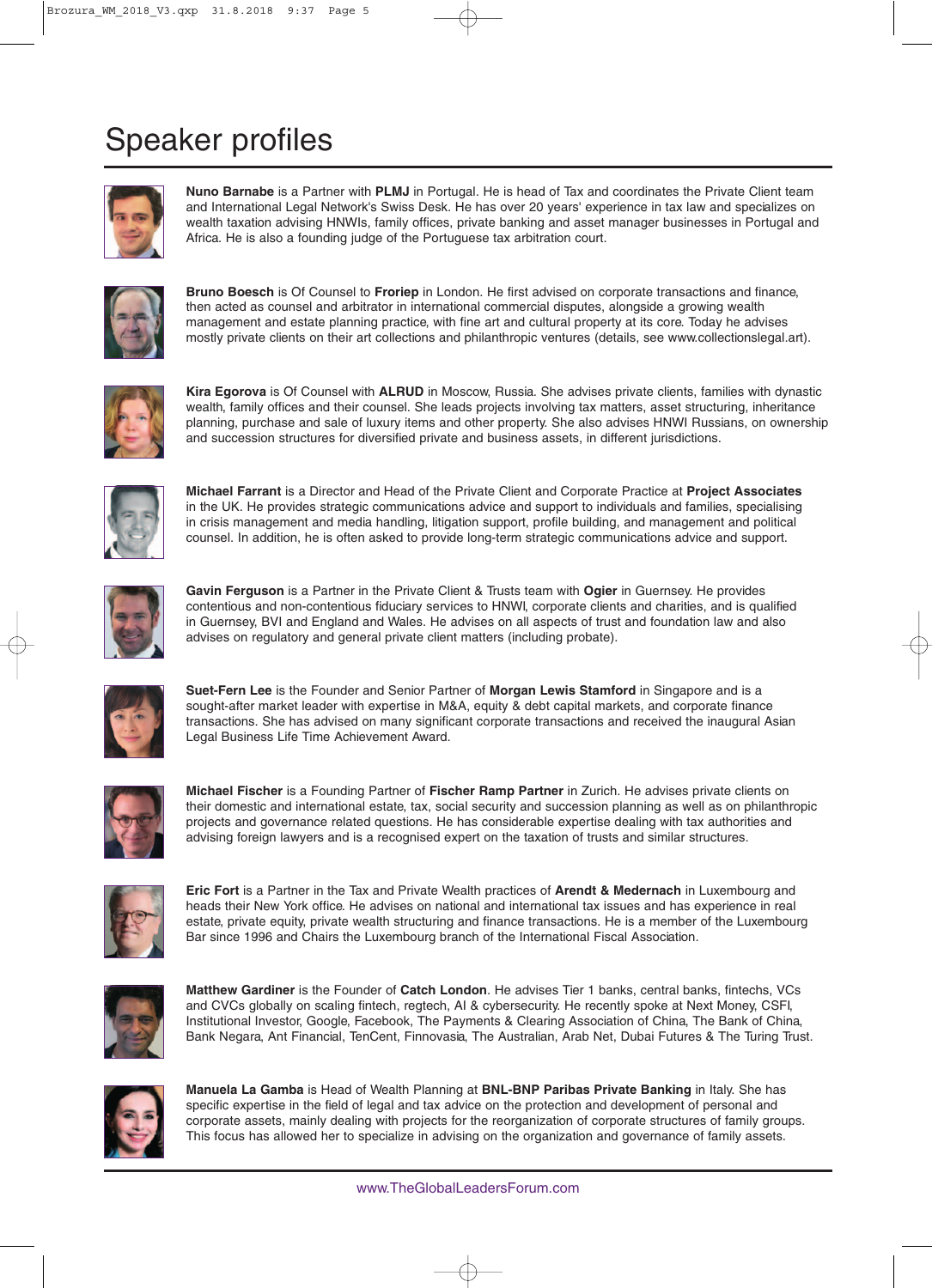# Speaker profiles



**Ceris Gardner** is a Partner with **Maurice Turnor Gardner** in London. Her areas of expertise include tax, estate planning, family governance, charity law and philanthropy and immigration. She advises UK and non-UK domiciled and resident individuals, families, estates and trustees on UK and international tax and succession issues, establishing UK and offshore trusts, family limited partnerships and other cross border asset-holding structures.



**Johannes Gasser** is Managing Partner of **Gasser Partner** in Liechtenstein. He focuses on private client services and providing the traditional legal input to all matters of Liechtenstein trust and foundation dispute resolution, offshore structuring and taxation, including international and cross-border transactions and litigation. He is also the author of a comprehensive commentary on Liechtenstein foundation law.



**Gerd D. Goyvaerts** is a Partner with **Tiberghien** in Belgium. His tax practice covers professional and private estate taxation for Belgian entrepreneurs and HNWI, international corporate and private tax planning, death duties and estate planning and tax inspired migration from and into Belgium. He focuses on benefits & compensations offering 'tailor made' profit sharing schemes and stock option plans for Belgian and foreign corporations.



**Rachel J. Harris** is Chair of International Trust and Estate Planning with **Loeb & Loeb** in Los Angeles, USA. She counsels clients on all aspects of domestic and international estate planning for individuals and families, trust and estate administration, charitable giving and operating tax-exempt organizations and private foundations. Her practice includes estate and gift tax planning for multi-jurisdictional and international matters.



**Ineke A. Koele** is the Founder of **Koele Tax & Legal Perspecta** in The Netherlands. She is a creative and passionate multi-faceted lawyer who excels in creating lasting strategies for her clients' needs. Sensitive to content and context alike, she integrates a sharp legal analysis with a personal and pragmatic approach. This explains her focused expertise on Private Clients, Non-Profit Organizations and Social Enterprises.



**Dirk Kolvenbach** is a Senior Partner at **Heuking Kuhn Luer Wojtek** in Dusseldorf, Germany. He specialises in advising national and international clients on German commercial and labour law, M&A and joint ventures on the German market. His clients include multinational corporations, family businesses and foundations. Prior to joining Heuking Kuhn he was a foreign guest lawyer at a Canadian law firm in Montreal.



**Nora Lillis** is a Partner with **William Fry** in Dublin, Ireland where she heads the firm's Private Client Group. Her practice focuses on legal and taxation advice in the area of trusts and estates including charity law. She is an Associate of the Irish Tax Institute and a former Chairperson of STEP Ireland. She was awarded the 'Irish Private Client Lawyer of the Year' in 2017 and 'Best in Trusts and Estates Lawyer in Europe' in 2016.



**Isobel Morton** is a Partner with **Macfarlanes** in London. She advises individuals, family offices and trustees on tax, trust and succession issues, with extensive experience working on cross-border matters and structuring family-owned businesses. She has an interest in US-related matters, having practised in New York, and co-ordinates multi-jurisdictional teams of advisers. She is also a member of the firm's technology group.



**Emad Mostaque** is Co-Chief Investment Officer for **Capricorn Fund Managers** in London, where he focuses on portfolio construction, risk and country and sector allocation. Prior to joining Capricorn he was a strategist at Ecstrat, a research consultancy that focuses on the intersection of governments, geopolitics, governance and markets. He was also a strategist with Religare Capital Markets, an Emerging Markets investment bank.



**Bertold Mueller** is the Managing Director of **Christie's** Continental Europe, Middle East, Russia and India, and is based in Switzerland. Previously, he worked as an attorney in Zurich and London with a focus on art and inheritance law, as well as in an art advisory capacity for Swiss collectors in Zurich. He holds a PhD in Law (Zurich), a Master of Laws (Harvard), and a Master's in Fine and Decorative Art.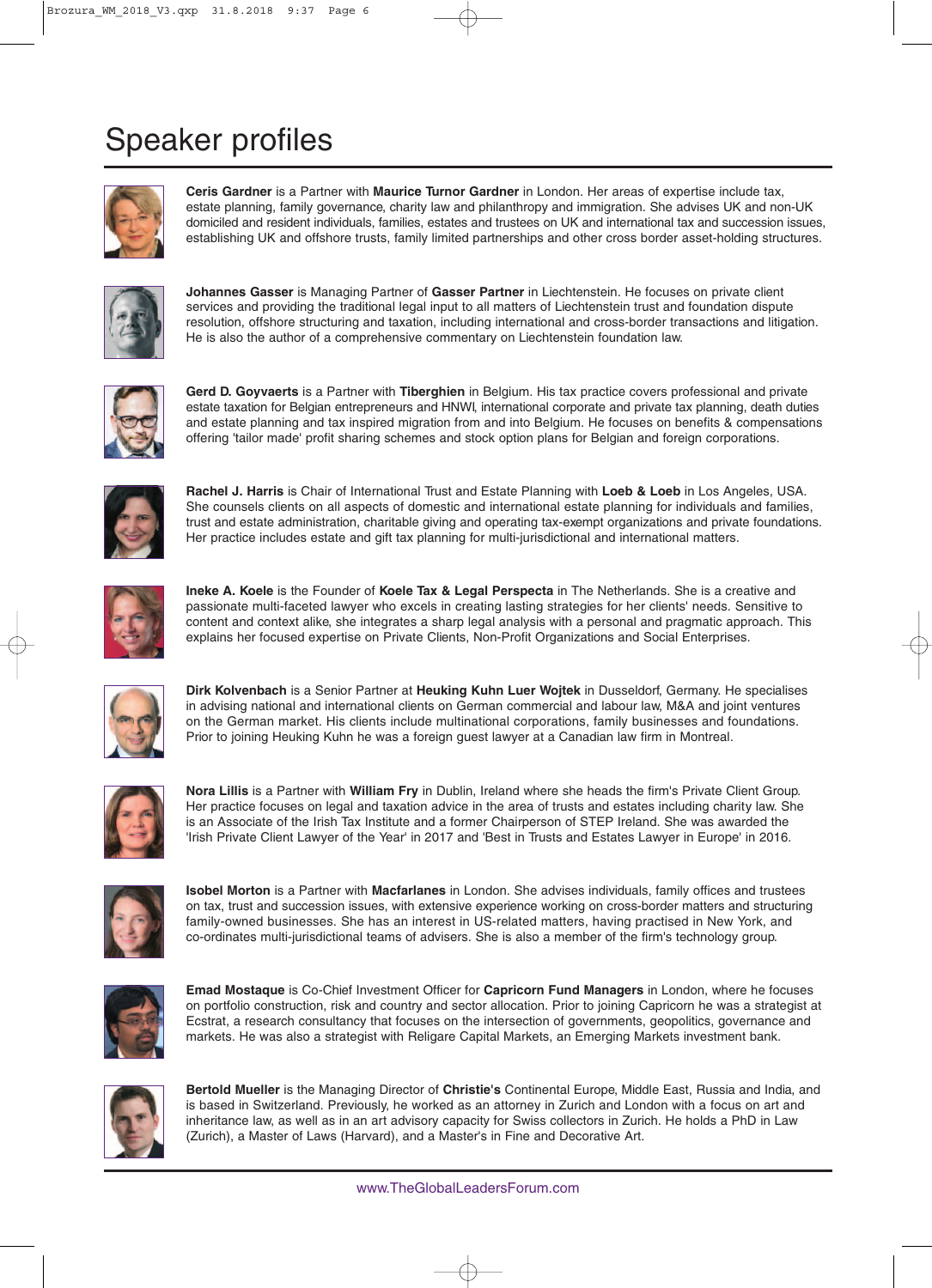# Speaker profiles



**Andrew Penney** is responsible for new business development for **Rothschild** Trust for the UK and Americas region and also runs the in-house legal/general counsel team. He looks after and maintains key client relationships across the Rothschild Trust Group. He is a UK solicitor who joined Rothschild Trust Group in 1995 although he spent 6 years away as Head of International Tax and Estate Planning at a London law firm.



**Julian Pike** is a Partner with **Farrer & Co** in London and heads their Reputation Management practice. He has more than 20 years' experience advising high profile individuals, corporations and institutions who find themselves the subject of attention, whether from mainstream media, online attacks or campaigning and obsessed individuals. This often involves working with in-house and external public relations advisers.



**Arno Robbertse** is a Director with ITC **Secure Networking** in the UK. For more than a decade he has managed and delivered cyber security engagements for global organisations. He briefs boards on strategic cyber threats and has led information leak and hacking investigations globally for publicly-listed and large multinational companies. He also advises private clients and family offices on cyber security and privacy matters.



**Gideon Sanitt** is a Partner with **Macfarlanes** in London where he specialises in tax litigation but has a background in transactional tax work. His tax litigation work has given him experience at all levels of the UK and European Courts. He has worked on disputes and investigations involving complex corporate and financial transactions for multinational and FTSE companies across direct and indirect tax, and investigations involving HNWIs.



**Humberto H. Sanches** is a Partner with **Ulhoa Canto** in Brazil. His private client practice involves Brazilian and cross-border family, succession and wealth planning. He counsels families on structuring and managing their closely or publicly held enterprises, investments, family offices, and personal assets. He also provides tax and estate planning and pre-immigration and expatriation tax planning for HNWIs.



**Dina Kapur Sanna** is a Partner with **Day Pitney** in New York, USA. She has 20 years' experience advising US and non-US taxpayers on wealth management structures involving multi-jurisdictional tax and legal considerations. Her practice includes foreign trusts, pre-immigration and expatriation planning, purchasing US property by non-US persons and compliance with tax and reporting obligations.



**Heiko Specking** is a Founder and Partner of **specking+partners** in Switzerland. His passion is to encourage people and organizations to change the way they approach sustainability issues and practices. He guides his clients to create a powerful vision of how they would like to make a difference. Together, they turn the vision into innovative strategies that harness those causes and issues. He then advises on how to implement these plans.



**Massimo Sterpi** is a Partner with **Gianni, Origoni, Grippo, Cappelli & Partners** in Rome. He specializes in IP, both for transactional matters and litigation, and has expertise in copyright and art law. He advises on complex issues for new technologies and media and has litigated hundreds of infringement cases involving famous brands, designs, patents and copyrights, including before the European Court of Justice.



**Freya Stewart** is CEO of **The Fine Art Group**'s art-secured lending business based in the UK. The Fine Art Group is an international art advisory, investment and finance firm, which provides competitive art finance solutions to borrowers on a global basis. Freya also supports The Fine Art Group as General Counsel. Prior to this, she worked for Christie's Auction House, Linklaters and Barclays Capital.



**Cesare Vento** is a Partner with **Gianni, Origoni, Grippo, Cappelli & Partners** in Rome. His practice covers M&A, general corporate and commercial law, and trusts and estates. He advises companies entering the Italian market and closely-held Italian corporations and entrepreneurial families. This has provided him with a unique opportunity to develop strategic legal skills in personal wealth management and governance.